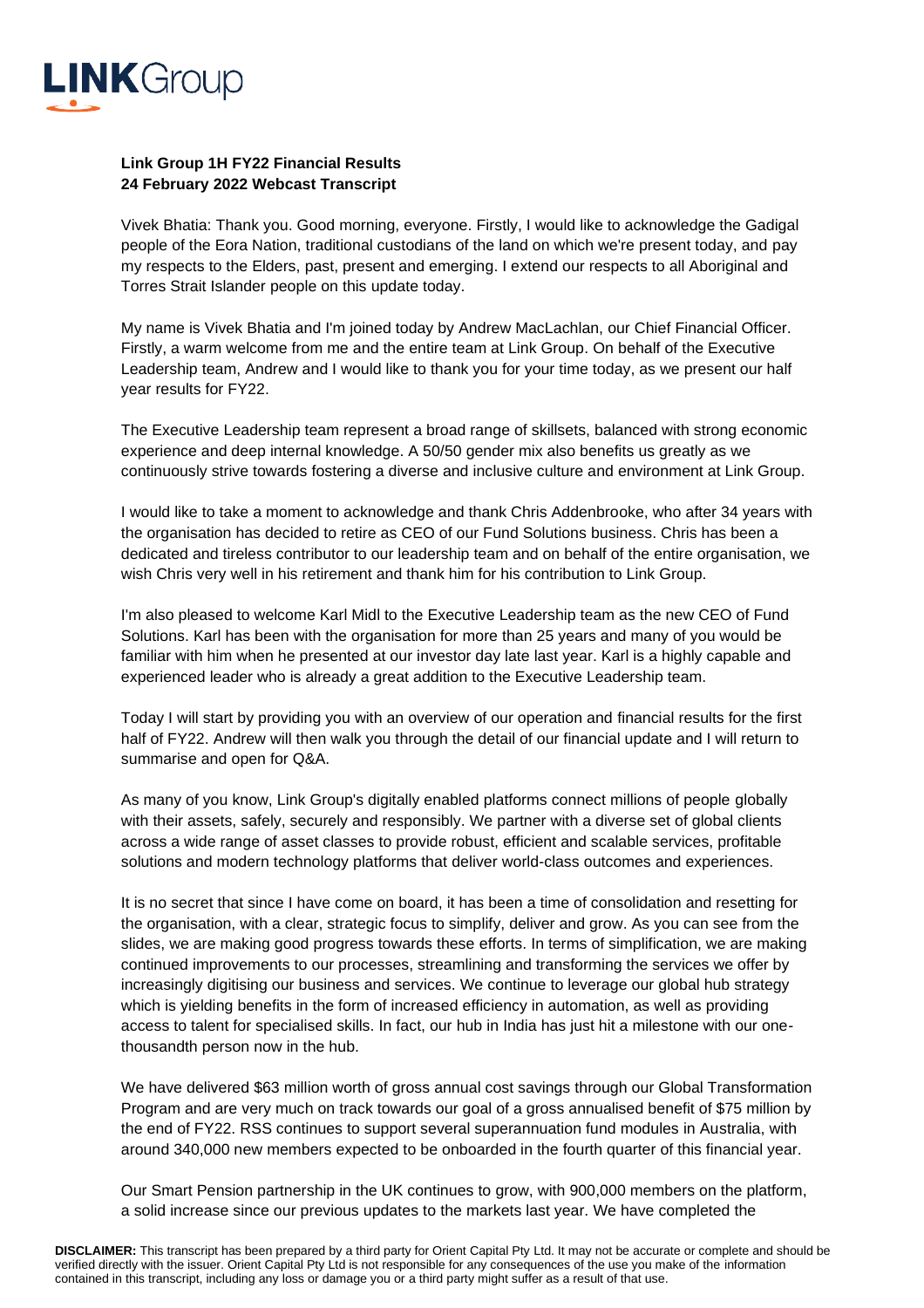

Casa4Funds acquisition which is providing us with the scale required in our Funds Solutions business in Europe. We have continued to see very strong levels of client retention across all the business units, with growth in the uptake of new solutions and an increased cross sell of clients across the businesses. Finally, we have entered into exclusive negotiations with LC Financial Holding in respect of our BCM business, and I will provide more colour on this transaction later in the presentation.

Link Group continues to deliver in a challenging environment, with the first half operating EBIT ahead of our guidance. While Andrew will provide a more fulsome summary of our financials, I wanted to call out a few specific items. Whilst Group revenue for the first half was slightly down, we are seeing some encouraging signs, especially for Fund Solutions, RSS and Corporate Markets. Our business continues to deliver healthy cash conversion ratios, with net operating cashflow conversion for the first half at 106%.

Consistent with the plans [unclear] Dye & Durham Scheme Implementation deed, the Link Group has also approved a fully franked interim FY22 dividend of \$0.03 per share. In addition, our balance sheet remains strong, with leverage ratio at 2.6 times and we expect this ratio to remain in that preferred range of two to three times.

Over the last six months, we have deployed our balance sheet capacity by returning capital to shareholders and bringing CapEx back to the 4% to 6% of Group revenue in line with our guidance. The reinvestment in both technology and our people will further help to drive revenue and EBIT growth in FY23 and beyond. Our financial performance is complemented by the progress we continue to make in building a more sustainable future, by effectively managing the environmental, the social and the governance aspects that are important to us and our stakeholders.

Highlighting just a couple of items from the slides, we continue to take steps towards the achievement of our short, medium and longer-term climate targets, including a net zero carbon emission target by FY2030. We are making good progress against our LinkTogether For Good community engagement strategy, especially following our Giving Back month which was held globally during the month of December.

We are proud of the diversity of our people and the richness that it brings in perspective and experience for the business and with a 40/40/20 gender equity balance now achieved at most levels across the organisation. Our people define what Link Group is. The progress we have made reflects our commitment to continually expand our capabilities and make Link Group a place where we can all thrive and achieve together, in order to best deliver on our strategic goals for our clients and our shareholders.

For those of you who are less familiar with Link Group, this slide will give you a more in-depth look of our business units and our investment in PEXA. One of the key differentiators of Link Group is that we have a global and diverse client base across multiple asset classes. We now connect more than 90 million people across the world with their financial assets, a number that has increased from 70 million since our full year results update in August last year. As you can see, our two largest business divisions, Corporate Markets and RSS collectively comprise 88% of our trading EBITDA, noting that India has performed particularly well for Corporate Markets during this period.

We have also consistently delivered high levels of recurring revenue of 85%, which was slightly up from 84% compared to the same time last year. The high levels of recurring revenue, solid performance from Corporate Markets and RSS as well as the geographic and sector diversification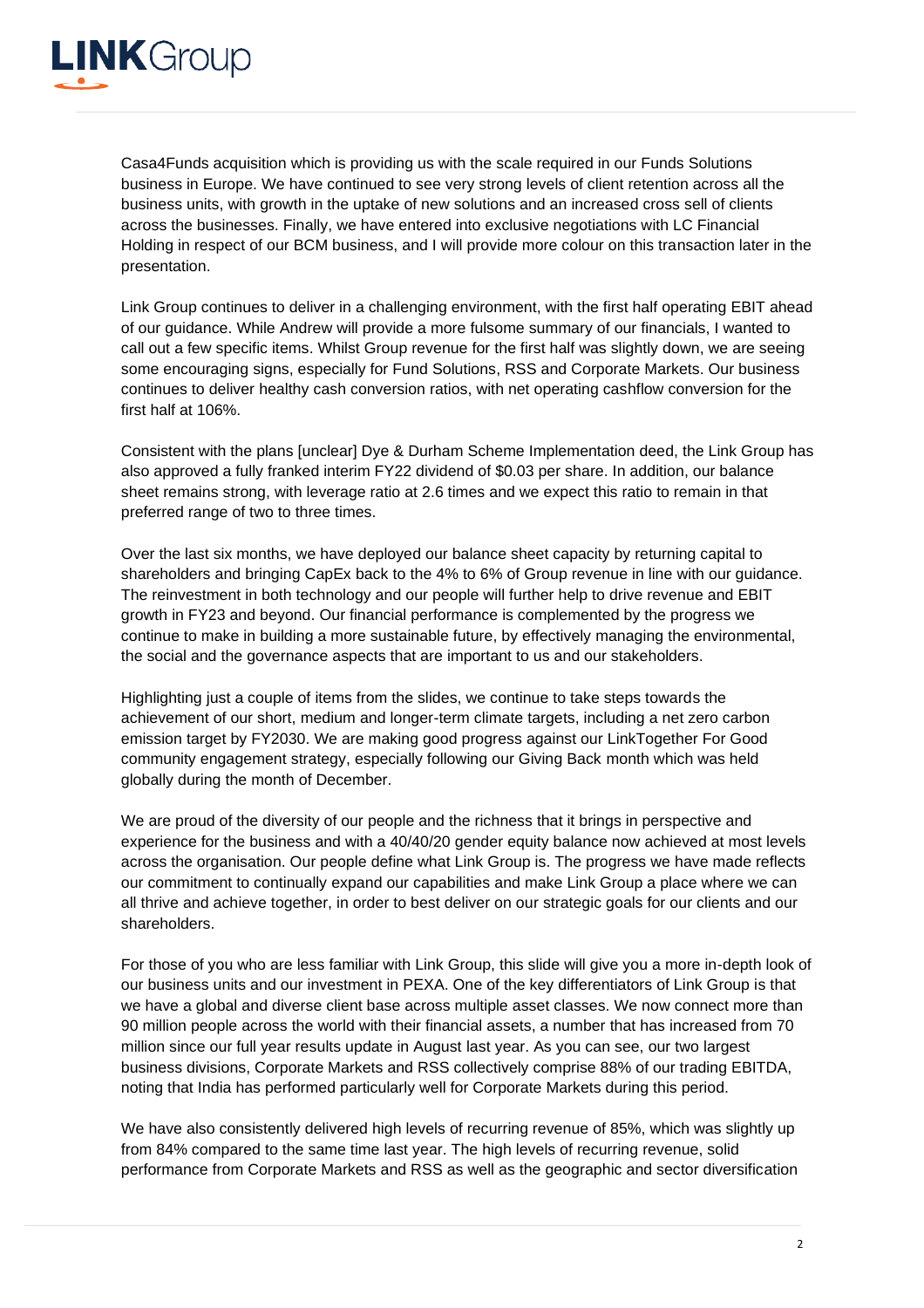

of our overall client base continues to provide us a degree of resilience and a solid foundation from which we can deliver consistent growth.

Taking a look now at some statistics that speak to the scale and scope of our operations and market presence, and the strength of our technology [taskforce]. We now service about 38% of all superannuation accounts in Australia, an increase since our update last year, provide share registry services for over a third of the ASX 300 and the FTSE 250 [sic – see Slide 9 FTSE 350] and hold the majority share of amounts raised in Australian IPOs in the first half of this financial year.

Our technology is robust, scalable, and importantly, secure. With over 1000 technologists and an investment of over \$250 million annually in building and maintaining technology ecosystems, we are able to offer a level of scalability and industrial robustness that is market leading, underpinned by the security of our ISO 27001 certification. Our technology platforms simplify the connectivity between the financial market participants and enhances the engagement experience of our clients and their customers.

I'll now hand over to Andrew to take us through the financial summary.

Andrew MacLachlan: Thanks Vivek and good morning everyone. I'm going to provide some more detail on the financials first at a Group level and then at a business unit level before handing back to Vivek to provide an update on PEXA and the transactions which are currently underway. I'd also direct people to the appendices at the back of the presentation which provide more detailed reconciliations of our operating to statutory results.

As Vivek mentioned earlier, our first half performance for FY22 was ahead of our guidance provided in August last year. Our operating EBIT performance for the first half was \$70.2 million, whilst down on the same period last year, was up by \$7.9 million or almost 13% on the second half of FY21.

Overall, Group revenue was \$593.6 million which was only marginally down on the PCP. However again, it was pleasing to see the revenue performance improve on the second half of FY21 by 5.4%. Recurring revenue remains a feature of the business, representing 85% of total revenue for the half.

Operating costs grew by 3% as the benefits of our global transformation program, now in its final year, were offset by normalisation of staff costs following the COVID-19 related temporary salary reductions and suspension of indexation increases in FY21.

At the operating NPATA line we've reported earnings with \$55.9 million which includes a PEXA contribution of \$19.5 million. This was a very strong contribution from this investment which Vivek will cover in more detail shortly. Our statutory NPAT loss of \$81.7 million included a non-cash impairment charge of \$81.6 million largely related to the BCM business. Vivek will also provide an update on the sales process for this business later in the presentation.

This next slide should be familiar to you all and lays out the key drivers for the change in revenue by business unit. In RSS we saw strong underlying member growth leading to positive growth in recurring revenue once the impact of PYS is removed. As a reminder, FY22 is the last year we expect to see elevated losses of members due to PYS.

The merger out of MTAA in April '21 also negatively impacted recurring revenue for the half which more than offset the benefit from a full half of Hostplus call centre revenue. Pleasingly though, RSS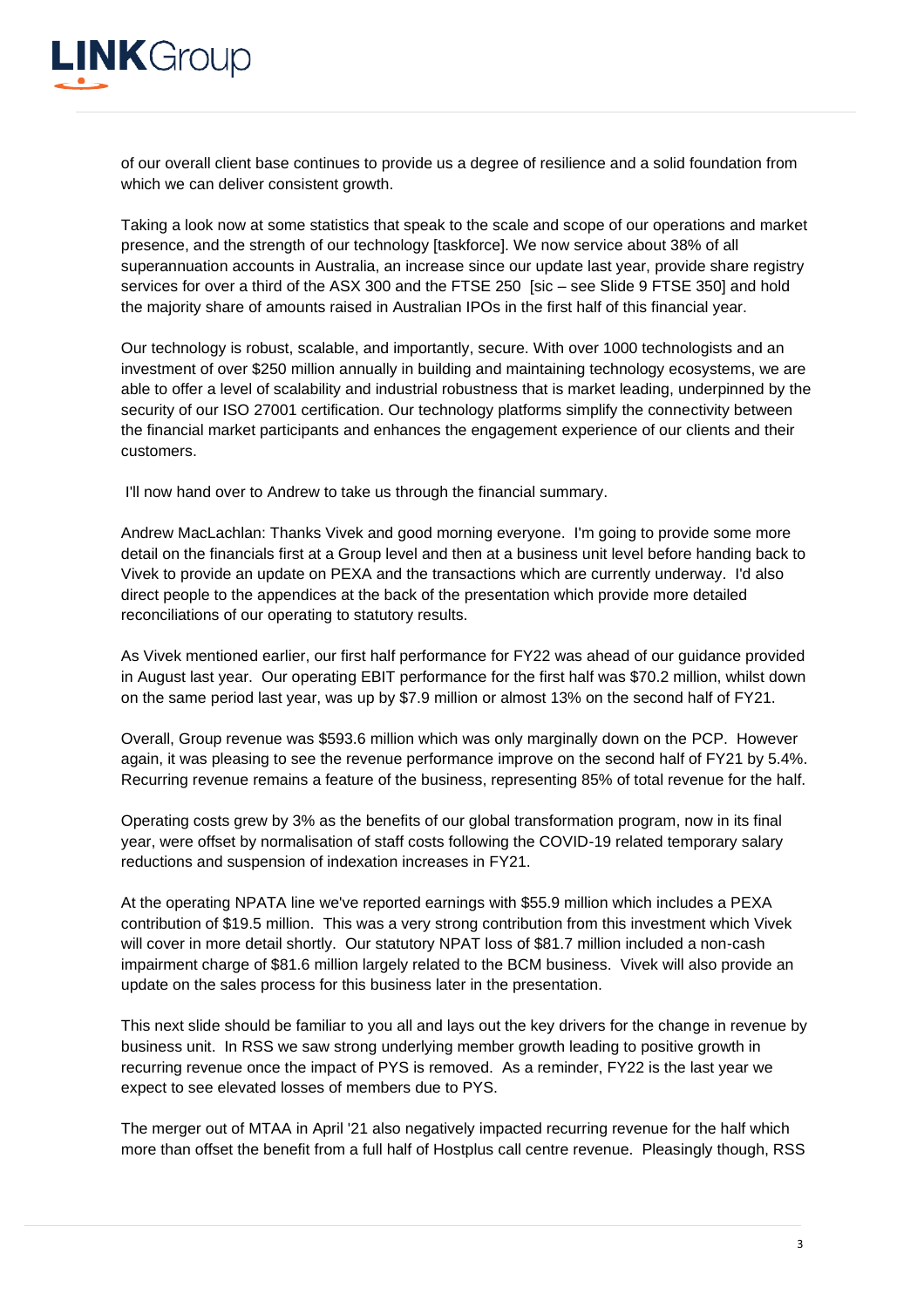

recurring revenue for the half remained in line with the second half of '21 on a recurring revenue basis.

Corporate markets was also resilient with a flat revenue performance for the half compared to the PCP. We saw growth of \$2.1 million in recurring revenue, reflecting a strong performance by our Indian business, Link Intime, which now represents 7.5% of overall corporate markets revenue.

Non-recurring revenue fell by \$1.5 million, reflecting lower levels of corporate actions and margin income compared to the previous period. Our funds solution business had a good start to the year with revenues of \$6.3 million or 7.2% up, driven by the acquisition of Luxembourg based Casa4Funds in August '21.

This added \$4 million for the five months and coupled with growth in FUM, due to largely positive equity markets, drove the performance. The BCM business had a challenging start to the year with NPL portfolio runoff more than offsetting growth in new origination business in Ireland and the Netherlands.

Turning now to operating costs and global transformation. In the last six months, we've delivered a further \$11 million of in period cost savings from our global transformation program. As at the end of December '21, the annualised benefits from this program amounted to \$63 million and we have clear line of sight to get to our target of \$75 million by June '22.

Our Mumbai hub now houses over 1000 Link Group staff and we've made good progress on premises and [unclear] rationalisation during the period. As an example, we relocated our Sydney operational hub, previously based in Rhodes, to Parramatta in the last six months and made further progress on rationalising our global footprint as we move to a flexible working future.

As the bridge at the top of the slide illustrates, we've also seen a normalisation of our staff costs in the period, with the previous period benefiting from temporary salary reductions. As previously discussed, we provided staff who took these temporary salary reductions last year with a special equity grant of equivalent value which vested over a one to two year period.

In addition, we reintroduced salary indexation in the last six months. Combined, this normalisation of staff costs, amounting to almost \$20 million in cost increases compared to the previous period. Other costs movement in this period include the costs associated with the Casa4Funds acquisition, the Hostplus call centre, and higher insurance and IT costs which were partly offset by higher annual leave usage and costs removed with the sale of our South African business. Staff costs have now normalised and it should be business as usual for the second half.

As Vivek highlighted earlier, operating cash performance in the first half was again robust, with net operating cash conversion of 106%. Whilst down on the previous period, which was a record conversion percentage due largely to reinstated staff bonus payments and higher receivables and prepayments, we delivered a pleasing working capital result highlighted by our debtor collections performance.

Debtor days reduced from 24 days a year ago to 22 days at December '21. Set out on the right of the slide, we've provided a bridge to help explain the free cashflow's performance for the first half. Cash significant items of \$20.5 million relates to costs settled in respect to the various M&A transactions during the last quarter of FY21.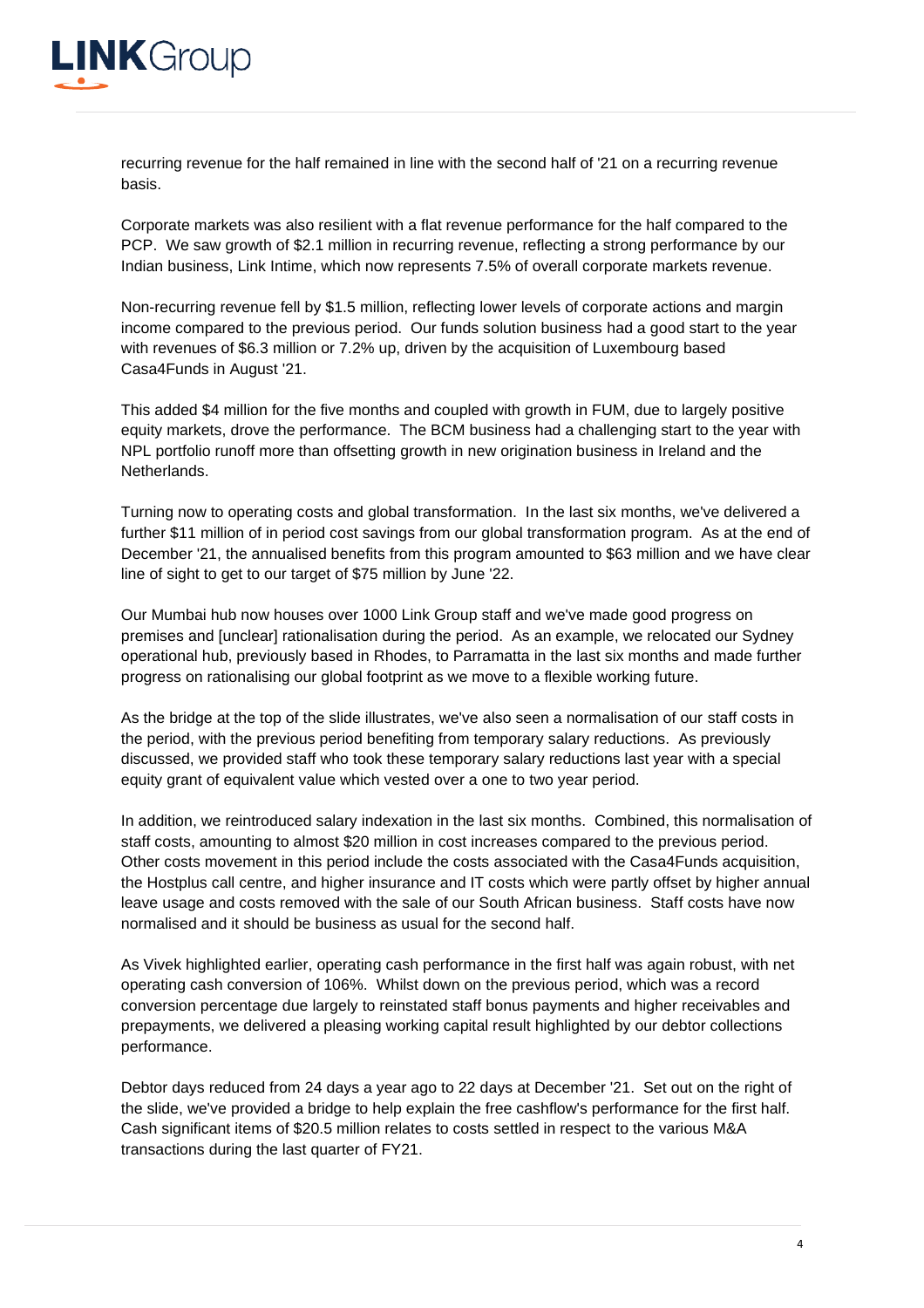

This included the PEP Carlyle bid and the PEXA IPO. Cash tax of \$27.9 million includes \$21 million paid in respect of the PEXA capital return foreshadowed previously. Finally, as Vivek mentioned earlier, our strong balance sheet has allowed CapEx to return to normal levels this period compared to the previous period which was COVID-19 impacted.

Net debt at 31 December was \$656 million with our leverage ratio of 2.6 times within our guidance range of two to three times. As we highlight on this slide, our net debt is up by around \$200 million, reflecting the on-market share buy back and acquisition and investment spend. Our interest cover remains very comfortable at 13.8 times.

Looking now at each of our four business units in turn. Starting with the largest business, retirement and super solutions or RSS. RSS reported revenue of \$252 million which was down 2.2% on the prior period largely due to prior year kind exits, i.e. MTAA and lower non-recurring revenue, reflecting a more normal level of fee for service related regulatory change activity.

Recurring revenue was down just \$3.1 million or 1% on the previous period. However, once adjusted for the one off impact of PYS/ERS, it was up by \$2.4 million. This underlying reflects continued growth in member numbers as shown in the graph at the bottom left of the slide.

Notwithstanding the impact of PYS and ERS regulatory change programs, actual member numbers in Australia have now increased to 8.5 million as at 31 December '21. Growth in the period was again above 5%, reflecting the strength of the RSS client base in winning new members. This growth is set to be further augmented in the next six months with a number of fund mergers due to be completed by 30 June '22 as Vivek highlighted earlier.

In the UK, RSS reported revenue of \$3.1 million, up from \$2.4 million in the previous period. RSS now administers more than 900,000 members through the Smart Master Trust and continues to see a strong pipeline of opportunities in that market which is transitioning from DB to DC.

Operating EBIT for RSS was \$46.2 million, a reduction of \$4.9 million on the PCP, reflecting growth in staff costs referred to previously, coupled with higher FTEs resulting from the Hostplus call centre win in February and increased investment in capability and frontline service. We expect RSS FY22 operating EBIT margin to be higher than FY21.

Turning now to corporate markets. This business which is our most diverse in terms of geographical presence, had a solid performance with flat revenue compared to the PCP. But excluding the impact of the sale of South Africa in November '21, overall revenue on a like for like basis would be \$3.9 million higher than the PCP.

Overall recurring revenue was up \$2.1 million on the previous period. This growth was strongest in India, where reported revenue growth was \$3.7 million. Elsewhere, we also saw good growth in Australian recurring revenue, from new registry wins such as Endeavour Group, coupled with growth in employee share plans.

In the UK, we saw revenue grow modestly as dividends to more normal levels following suspensions due to COVID-19 in the previous period. Non recurring revenue and margin income were both lower compared to the PCP, reflecting lower corporate actions activity levels across our client base and continued record low interest rates, coupled with lower float balances, which negatively impacted margin income results.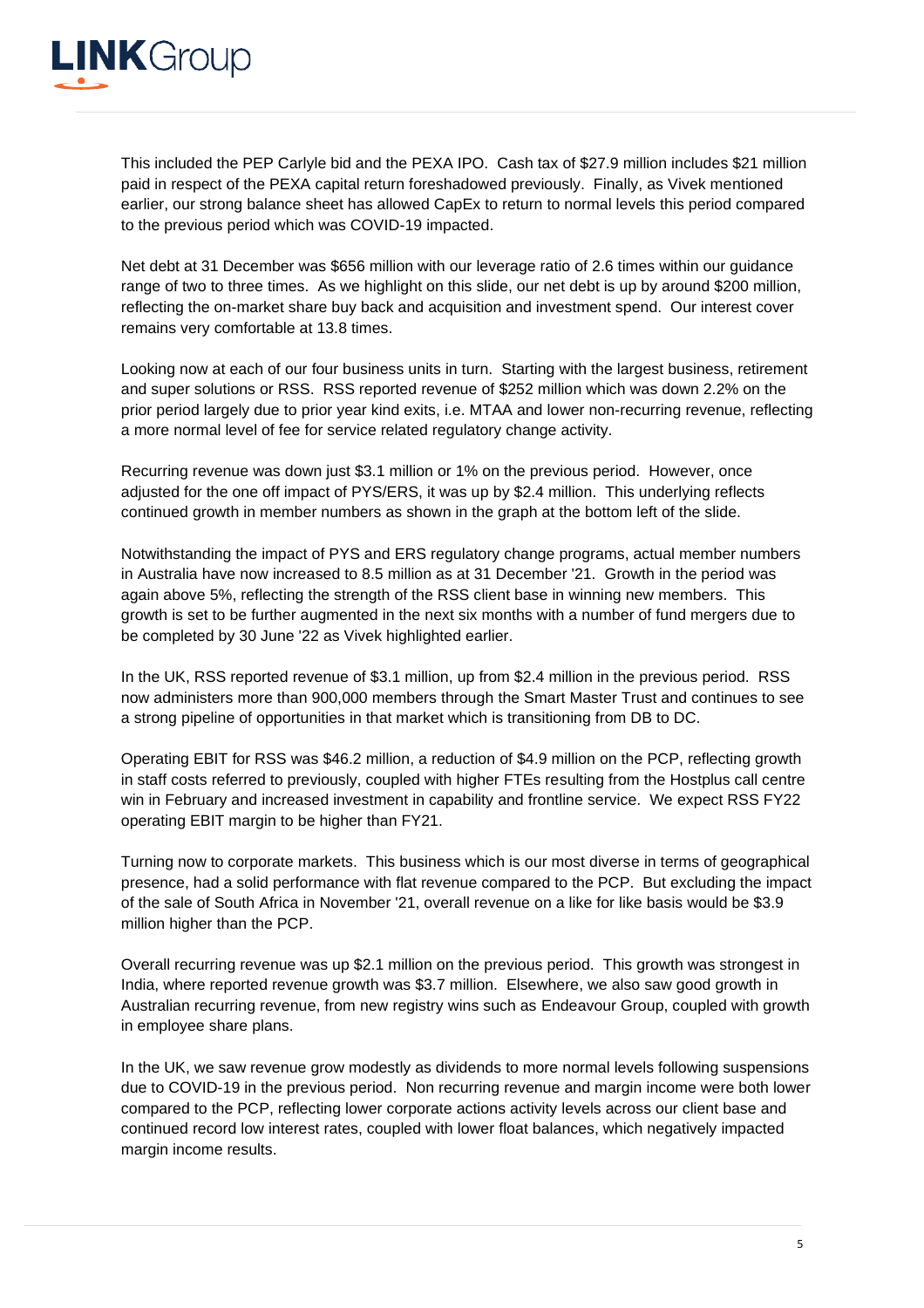

Operating EBIT for corporate markets improved by \$2.6 million or 9% to \$32.2 million, reflecting good operational leverage in India, coupled with lower operating costs as we leveraged our Indian hub to simplify and streamline operations.

I'll finish with fund solutions and banking and credit management. In fund solutions, we reported revenue of \$93.6 million for the first half which was up 7% on the PCP. This was a pleasing performance reflecting the consolidation of Casa4Funds revenue from August onwards, coupled with growth in FUM, which helped offset the negative impact of some prior year client exits due to industry consolidation and insourcing.

AuA in Europe increased by 10% to £123 billion, reflecting the continued recovery in equity markets over the last 12 months, coupled with new fund launches. Operating EBIT for fund solutions improved by \$2 million to \$10.4 million, reflecting the growth in FuM and cost benefits from the further expansion of operations in the Mumbai hub.

Banking and credit management had a difficult start to the year, although we were pleased to report some good new client wins during the half. The business continues to be impacted by the run off of NPLs, especially in Ireland. Outside of Ireland however, in the UK, Italy, and Netherlands, we did see revenue growth. Largely driven by growth in origination revenue.

Operating EBIT for BCM declined by \$4.49 million to a loss of \$8.1 million for the half. This reflects the decline in revenue which could only be partly offset by cost reductions given the high fixed cost base of this business. I'll now hand back to Vivek to provide a transaction update.

Vivek Bhatia: Thank you, Andrew. Firstly, I would like to address BCM. As we advised in February, we have entered into exclusive talks with LC Financial Holdings in respect to the sales of the BCM business. Teams on both sides have made significant progress over the last few weeks, with the focus now on the finer details of the transaction. We will continue to keep the market informed of any material developments around this transaction which I hope will be done imminently.

Regarding the transaction to acquire Link Group, as announced in December 2021, we signed a scheme limitations deed with Dye & Durham. Once the transaction is complete, Link Group shareholders will receive \$5.50 per share in cash under the scheme plus a \$0.03 per share interim dividend which was declared today and will be paid in April.

As part of the deed, if Link Group reaches an agreement to diverse the BCM business prior to the completion of the Dye & Durham transaction, shareholders will be entitled to receive any net consideration received from the sale of BCM prior to or up to 12 months after the implementation of the scheme, subject to regulatory approvals.

By way of update, we have now made all major regulatory submissions with the relevant authorities in Australia, the UK, Europe, and Indian for the D&D scheme. Preparations for the scheme booklet continues to progress very well, with lodgement to ASIC expected in the coming weeks. In addition, our management team is closely working with Dye & Durham on the integration planning process. Overall, I am very pleased to advise that there is no change to the timeline we disclosed in the [third] and we remain on track to complete the transaction in June/July of 2022.

Turning briefly now to PEXA, which is a homegrown success story. As you know, Link Group owns a 42.8% equity interest in the ASX-listed PEXA Group and has two board seats. As you will have heard from PEXA management yesterday, PEXA continues to perform well ahead of expectations,